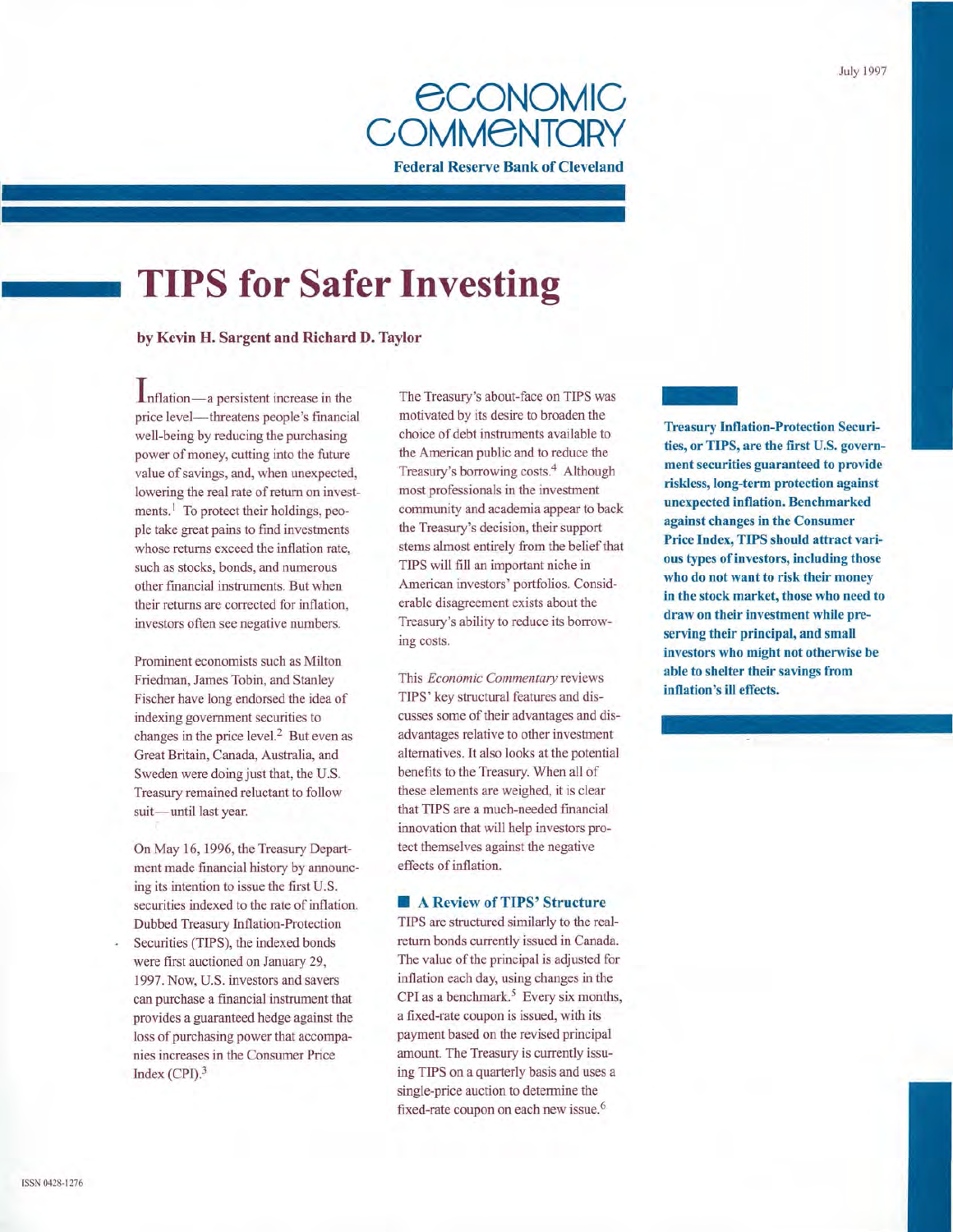A TIPS principal grows at the same rate as inflation; thus, it maintains its real value in terms of the market basket of goods that make up the CPI. The fixedrate coupon also rises in proportion to the increase in the principal. If deflation occurs, the principal is adjusted down in accordance with the falling CPI, as is the coupon payment. It is possible, then, that the coupon could pay on a principal amount less than par (the stated value of the security at issuance). The principal is returned to the investor upon maturity, fully adjusted for inflation (or deflation). However, if deflation reduces the principal below par, the investor will still receive par back from the Treasury.<sup>7</sup>

In contrast to TIPS, standard Treasury securities have a fixed principal amount and a fixed coupon payment. The investor receives a biannual coupon payment, which is based on the fixed principal. When a standard Treasury security matures, the investor receives par, or the face value of the bond. The Treasury intends to continue issuing TIPS in several maturities ranging from one to 30 years.<sup>8</sup>

## *Limited Alternatives*

It is generally agreed that investors and savers benefit from having more financial instruments at their disposal. Although returns on TIPS are expected to be lower than on traditional Treasury securities, many economists believe that there is a group of people who will gladly forgo a higher rate of return for the guarantee that their savings will keep pace with inflation.

Before TIPS became available, hedging against the risk of changes in the price level meant assuming other risks. Small investors found it costly to obtain the proper diversification to hedge against inflation once management and brokerage fees were added in, and even then there was no guarantee of full protection from its effects.

Residential property is sometimes considered an effective inflation hedge, but it is not tied directly to the CPI and is not affordable for some investors. Gold and other commodities are also imperfect hedges because they, too, do not precisely mirror the CPI.

Stocks are considered very poor protection against a rising price level, because higher prices tend to bring about lower nominal and real yields. 9 Stock market fluctuations complicate matters because a market downturn can occur at the same time an investor needs his money. Rolling over short-term Treasury bills is generally believed to provide an adequate hedge against inflation, but this exposes the investor to fluctuations in the real interest rate.<sup>10</sup> A person who invests in TIPS and holds them to maturity will not experience this market risk.

With no other financial instrument available to provide riskless, long-term protection against unexpected inflation, TIPS should be attractive to those investors and savers who are willing to accept lower returns for greater peace of mind. They will also provide costless inflation protection to small investors who might not otherwise be able to acquire it.

## • **Why Choose TIPS?**

To understand why TIPS are important innovations for U.S. investors, it is helpful to examine the ex ante (expected) and ex post (actual) real rate of return on nominal Treasury securities over time. Figure 1 shows the real ex post rates of return on a 10-year nominal Treasury bond and a 10-year TIPS (assuming one had been available) that have earned a fixed rate of 3 percent since 1963. In other words, each data point represents the result of an investment that was made 10 years earlier and held until maturity. 11

Interestingly, investors who purchased a 10-year Treasury bond in the late 1960s lost a significant amount of purchasing power on what were-and still areconsidered "safe" fixed-income investments. Over the entire period, the real rate of return on nominal bonds ranged from  $-1.6$  to 9.5 percent. Furthermore, nominal Treasury bonds yielded negative real returns for virtually the entire high-inflation decade of 1974 to 1984.

Because we cannot precisely measure the ex ante real rate of return demanded by investors, we cannot pinpoint how TIPS' returns would have fared against nominal bonds. However, we can be certain that TIPS' yields would not have

been negative, as were the real yields on traditional bonds during certain highinflation episodes over this period.

Clearly, no rational investor would accept a negative real rate of return, but that is exactly what happened to those who failed to anticipate the double-digit inflation of the late 1970s and early 1980s. The low-inflation environment of the 1960s led most long-term investors to believe that inflation would not reach the levels it eventually did, just as many investors today might feel that they are safe from any future surges.

Despite the Federal Reserve's success at holding down inflation since the midl 980s, there is no guarantee that the CPI will not creep back up to previous levels -or higher. We can never be sure what shocks might hit the economy. Our current low-inflation environment looks very similar to that of the 1960s, but the period in between was marked by several shocks and policy moves that caused prices to soar. TIPS will protect investors if inflation begins to rise again.

# **• Performance: TIPS versus Treasuries**

The performance of TIPS compared to nominal Treasury securities depends on the actual rate of inflation relative to expectations. If actual inflation ends up being less than what the market anticipates, TIPS will underperform conventional Treasury securities. Conversely, if actual inflation exceeds expected inflation, TIPS will pay a higher rate of return than conventional Treasuries. The main difference hinges on the accuracy of the market's predictions about future inflation. If inflation forecasts prove to be correct, then in theory, TIPS' performance will lag that of traditional Treasuries because the return on the latter includes a premium for inflation risk. However, because TIPS have liquidity problems (discussed in the next section), the difference in returns will depend on the relative sizes of the inflation risk and liquidity premiums.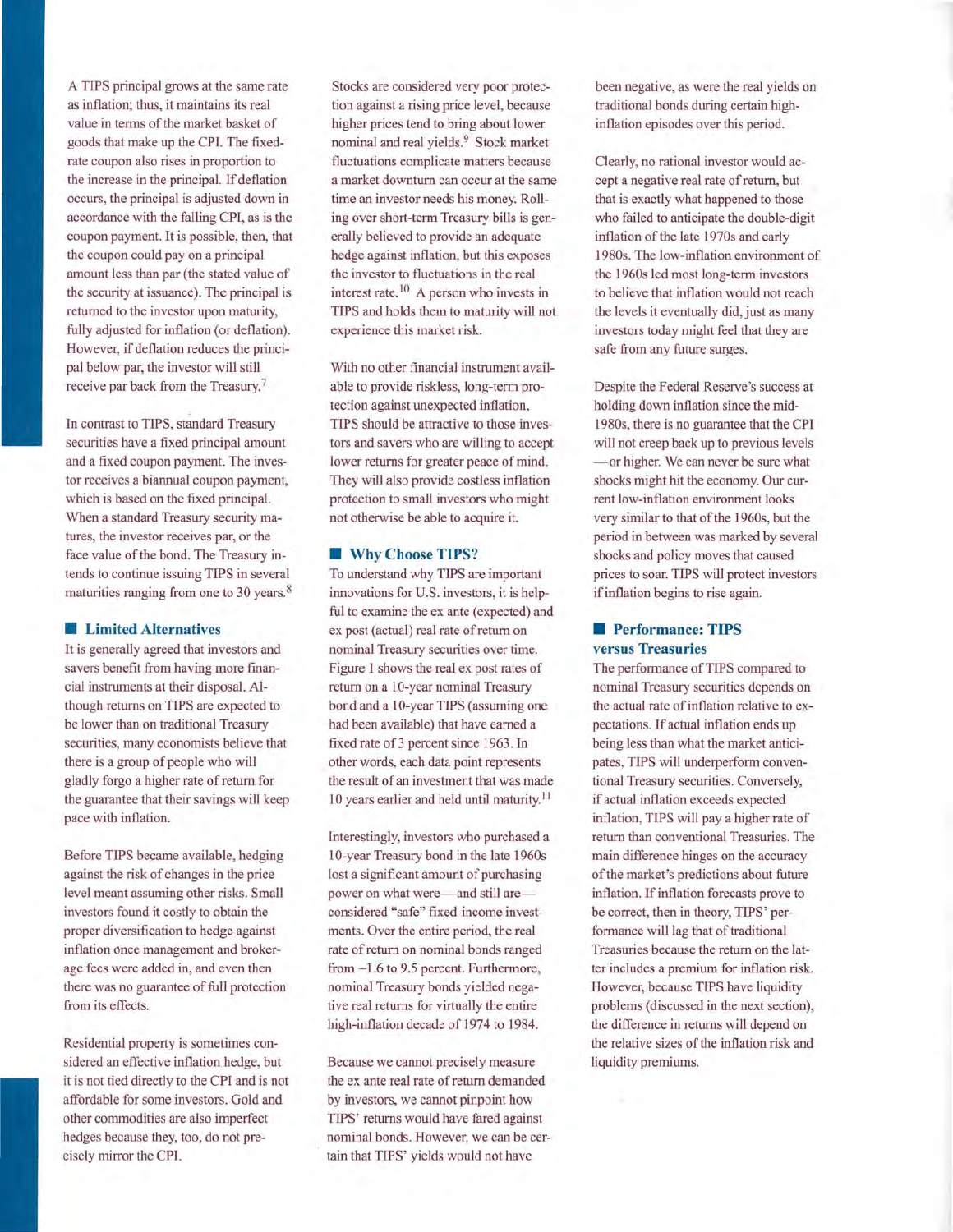## **FIGURE 1 EX POST AVERAGE ANNUAL REAL RETURNS**



**SOURCE:** Authors' calculations.

# **FIGURE 2 BREAK-EVEN POINTS FOR SELECTED INFLATION AND MARGINAL TAX RATES**



a. Based on TIPS' original \$1 ,000 principal. **SOURCE:** Authors' calculations.

The United States has experienced several episodes in which inflation exceeded expectations by a significant margin. Had an inflation-indexed security been available to investors during those times, its performance would have been superior to that of traditional Treasuries.

From April 1963 to August 1997, TIPS' assumed annual real return would have been 3 percent, far above the traditional bond's 1.67 percent average.<sup>12</sup> In fact, TIPS would have outperformed the traditional Treasury bond in every part of this period except for the bonds purchased in the late 1970s and early 1980s, when high expected inflation

produced double-digit coupon rates for traditional Treasuries. When actual inflation finally began to fall in 1981, Treasuries continued to pay these high rates. Had TIPS been available, their principal growth would have diminished. Still, with a guaranteed return above the rate of inflation and the backing of the U.S. government, TIPS would have been a good investment choice over the past three decades.

### *One Caveat*

What if an investor is saving for an item whose price is rising faster than the average price of the goods that make up the CPI's market basket? Government securities are often used to save for major

expenses such as a child's college education or future medical bills. Increases in the prices of these two items have far outpaced the rate of general CPI inflation over the past 20 years. In the 1980s, college costs rose at an average annual rate of9.5 percent and medical expenses advanced 8.3 percent, compared to an increase in the overall inflation rate of 5.6 percent. This trend has continued in the 1990s. If investors had been using TIPS to save for college or medical care over the past two decades, they would still be behind in real terms. TIPS are a true inflation hedge only if the investor's objective is to use the matured funds to purchase a variety of goods as represented by the CPI.

#### **E** Liquidity Concerns

Taxes, an important aspect of any investment, are particularly interesting in regard to TIPS. An investor who holds TIPS is taxed annually on the coupon payments and on the inflation adjustments to the principal. Although TIPS' returns are not exposed to taxes any more than any other investment, investors do not receive the total payment that is being taxed. They receive the fixed percentage coupon but not the capital gain on the principal.

It is possible, then (based on the bond holder's marginal tax rate), that the investor's tax bill will exceed the coupon payment if the inflation rate is high enough (see figure 2). This poses a cash-flow problem for investors who might have to draw down another source of income to pay their taxes. Investors lacking alternative sources of cash may be forced to liquidate some of their holdings, which could expose them to market risk and possible losses. All of this is moot, however, if holdings are kept in a retirement account such as a 40l(k) or IRA, which allows tax obligations to be deferred.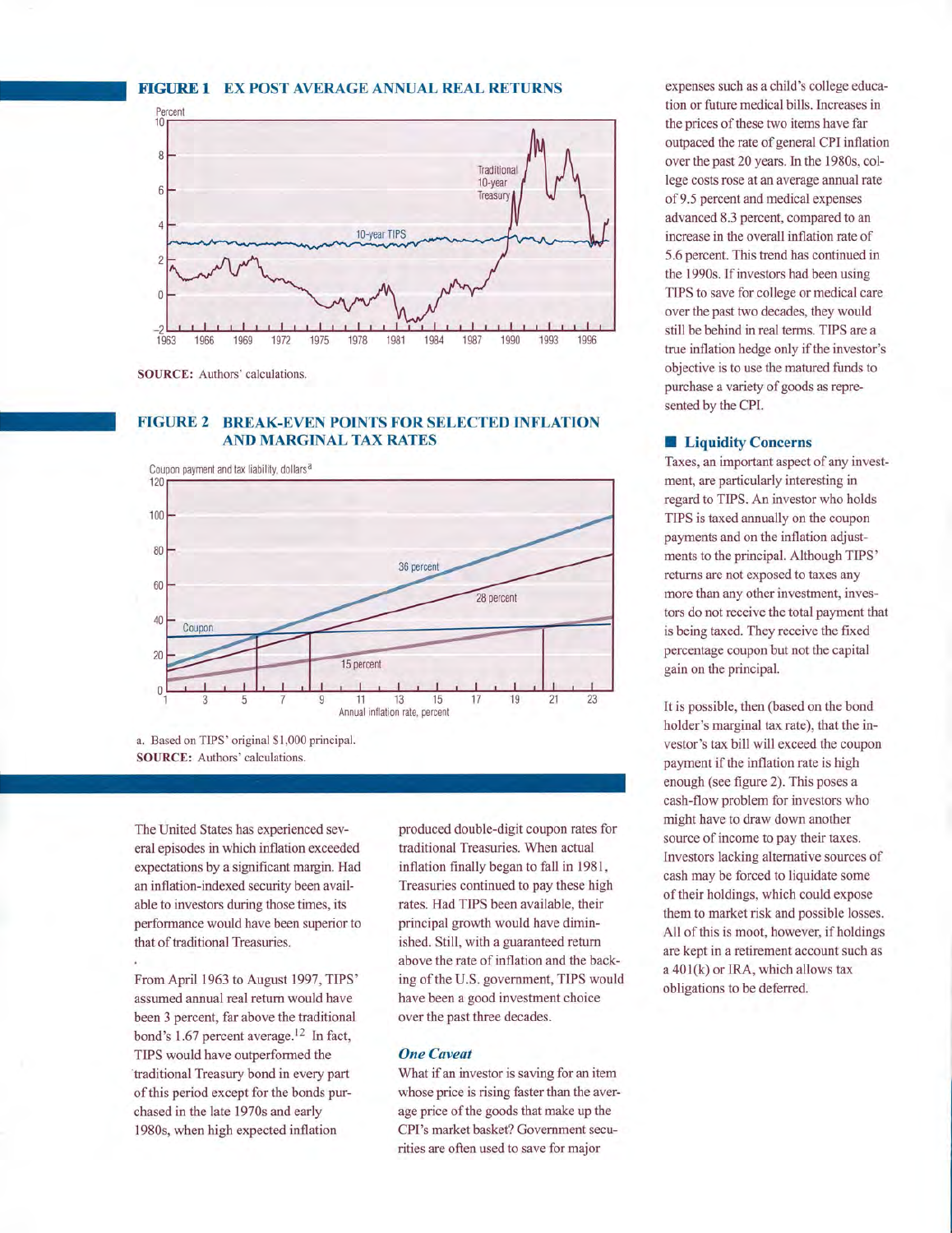Despite a successful initial Treasury auction for TIPS, liquidity is still a concern for many investors. Traditional long-term government securities have a total dollar value of \$2.7 trillion outstanding; for TIPS, that figure is only about \$16 billion. TIPS' trading activity is also sporadic, amounting to as much as \$100 million on some days and nothing on others. In contrast, traditional 10-year Treasury notes average about \$4 billion a day in trading. TIPS' volatility and low volume make short-term trading a particularly risky venture. For countries and large corporations that deal in U.S. government debt and need a great deal of liquidity to move in and out of their positions, TIPS may not provide the required liquidity at this time. Perhaps as the Treasury auctions new issues, thereby increasing the size of the market and filling out the term structure, the bonds will become more popular with traders.

#### **• Savings for the Treasury?**

When investors purchase a government bond, they take on several types of risk, including default, market, inflation, and liquidity risk.<sup>13</sup> Nominal Treasury securities and TIPS carry the same degree of default and market risk. TIPS, however, entail no inflation risk and currently carry more liquidity risk than traditional Treasury securities.

Because investors expect to be compensated for assuming these risks, investments carry premiums that vary according to their risk characteristics. Relatively safe, short-term government securities traditionally come with a "risk-free" rate of return. But even the shortest-term government bonds carry a premium to compensate investors for the risk of inflation.

On a nominal bond, investors demand an inflation premium to compensate them for their expectations about future inflation. But they also demand a risk premium to offset the fact that they must make a guess about future inflation-a guess that could be wrong.

This is where TIPS come into play. By guaranteeing a rate of return that exceeds inflation, the risk premium is eliminated and the Treasury can pay a lower interest rate on the securities. Also, if the public's inflation expectations are higher than what is actually realized, the Treasury can lower its borrowing costs by bearing the risk of inflation itself. Of course, if the reverse is true and actual inflation exceeds expectations, the Treasury will end up paying more to the market than it otherwise would have.

If liquidity continues to be a problem in the market for TIPS, investors may require a premium as compensation for bearing additional risk. This could offset any savings the Treasury might have realized by eliminating the inflation risk premium.

#### $\blacksquare$  Conclusion

TIPS are important new debt instruments that enhance the financial menu already available to U.S. investors. They are the only guaranteed hedge against inflation and can provide cheap protection to investors who might not be able to afford other alternatives.

TIPS are not without risk, however. The market for them is not yet fully developed, and the term structure is incomplete. Those concerned with liquidity may continue to wait on the sidelines until TIPS start trading more consistently and in larger volumes.

Who is likely to invest in TIPS? Conservative investors who do not want to risk their money in the stock market but still want to beat inflation are good candidates. So are individuals who need income from their investments but still hope to preserve the value of their principal. Because of the tax implications, holding TIPS in a tax-deferred account seems a prudent way to use them. Pension and annuity funds are very likely to invest in TIPS.

On the other side of the aisle are those who desire a higher return from their investments and can stomach the risks of the stock market. A portfolio invested in S&P 500 stocks over the past 40 years would have outpaced TIPS by a significant margin. People who are saving for items whose price generally rises faster than the CPI may also want to look into other investments.

The most important point is that Americans now have a new investment vehicle at their disposal. Those who choose this instrument over others will essentially be exchanging the risk of consumer price movements for the risk of underperforrning other investment options. TIPS provide a direct hedge against increasing prices. They may not perform well enough to attract some investors, but they offer a safe haven for those who want an investment that is guaranteed to keep pace with inflation.

I

I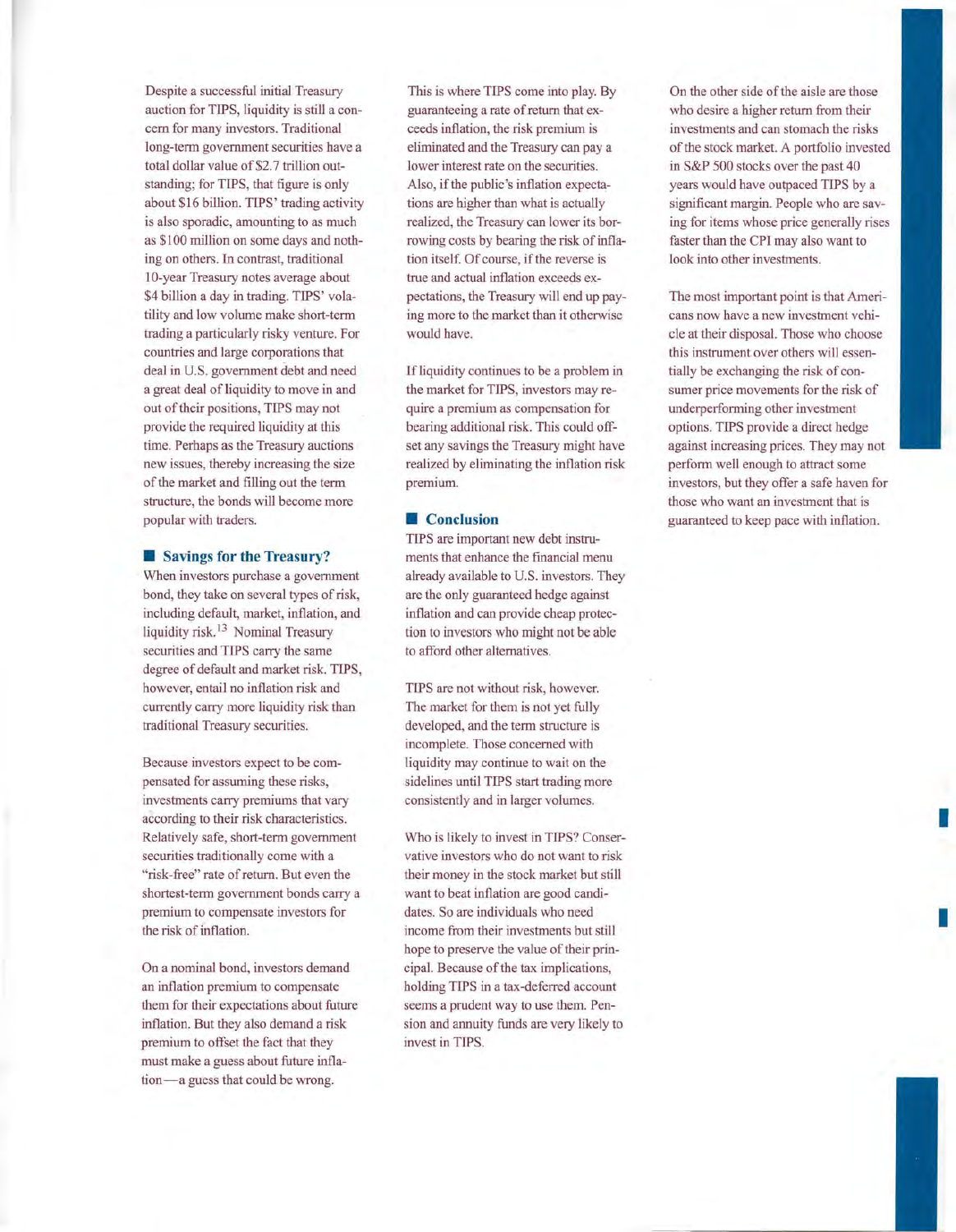## **Footnotes**

1. Even when fully anticipated, inflation is<br>detrimental to investors when capital income is taxed. The reason is that the effective tax rate on real returns increases with the rate

of inflation.<br>**2.** See James Tobin, "An Essay on the Principles of Debt Management ," in *Ma croeconomics,* vol. I of *Essays in Economics,*  Cambrid g e, Ma ss.: MJT Press, 1987, pp. 439 - 47; Milton Friedman, "Monetary Correction," in Milton Friedman, ed., *!EA Mas ters a/Modern Economics Series,* Cam bridge, Mass.: Blackwell, 1974, pp. 21-47; and Stanley Fischer, "Indexing and Infla tion," in *Journal of Monetary Economics*, vol. 12, no. 4 (November 1983), pp. 519–41.

3. In 19 8 5, the Coffee, Sugar, and Cocoa Ex change tried to trade futures contracts based on the CPI. It turned out that there was little interest in a mark et for inflation itself, and no securities to trade it against, so the effort was di scontinued in 1991. Some speculate that TIPS will revive interest in CPI future s. The American public could, of course, purchase foreign-inde xed s ecurities, but that would e xpo se them to exchange-rate risk, greater default risk, and the risk that foreign inflation may differ from U.S. price movements.

**4.** See *Federal Reg is t e 1;* vol. 61 , no. 189 (September 27, 1996).

5. The CPI measure used is not seasonally adju sted and is for all urban con swners ( CPI-U). To calculate the principal adjustment, the index is lagged three months be cause of the time it takes to publish it and becau se of the Treasury 's desire to interpolate a da y-b y-day linear trend in every month. For e xample, the CPI applicable to April 1 is the reading for January, which is released to the public in February. For the remaining days in April, the CPI is calculated by linear interpolation between the reading applicable to the fir st day of the month (January 's CPI) and the re ading applicable to the first d ay of the following month (February's CPI). 6. According to the Bureau of Public Debt,

I

each successful competitive bidder and each noncompetitive bidder are awarded securities at the price that is equivalent to the highest accepted rate or yield.

7. Tax law suggests that a security returning par value upon maturity is considered a debt instrument. Since the principal amount of an indexed security can fall below par during defl ationary periods, the Treasury may have instituted this guarantee to prevent a chal lenge to TIPS' debt-instrument status.

8. The January 1997 auction offered 10-year TIPS only, while the July 1997 auction included an \$8 billion issue of five-year TIPS. Other unannounced maturities will be issued in auctions later in 1997, as reported in the Treasury Department 's Uniform Offering Circular 31 CFR 356.

9. See Alicia H. Munnell and Joseph B. Grolnic, "Should the U.S. Government Issue Index Bonds?" Federal Reserve Bank of Boston, *New England E con omic R eview,*  September/October 1986, pp. 3–21.

10. See John Y. C ampbell and Robert J. Shiller, "A Scorecard for Indexed Government Debt," Yale University, Cowles Foundation Discussion Paper No. 1125, May 1996.

11. IfTIPS had been available over this period, their yields would have been more volatile than figure I suggests. As people 's tastes for consumption and saving change, the demand for money (and thus the real rate ofreturn) also changes. The real interest rate affects both nominal bonds and indexed securities in the same way. However, becau se of the indexed nature of TIPS' payoff, their returns would have been much less volatile than those on nominal securities.

12. Again, this assumes a 3 percent c oupon rate, which is only an estimate. (TIPS from the first auction provided a 3.375 percent coupon rate .) Ignored is any shift in the real interest rate (the opportunity cost of holding mone y ), which is affected by such factors as the supply of and the demand for money. A decrease in nominal interest rates could very well have meant a lower TIPS coupon rate. However, the real return on TIPS would not have be en negative at any point, distinguishing its performance from that of the traditional Treasury.

13. Credit risk is the uncertainty about the government's ability or willingness to make its coupon or principal payments. This is assumed to be almost nonexistent for the U.S. government. Market risk is the risk associated with shifts in bond price s. Liquid ity risk is the risk that one will not be able to sell a security at its fair market value within a short period after purchase. Inflation ri sk is the uncertainty about investors' returns in real tenns.



|<br>|<br>Kevin I<br>tant, an Kevin H. Sargent is a senior research assis*tant, and Richard D. Taylor is a former senior research assistant, at the F ederal Reserve Bank of Cleveland. This* Economic Commentary *is not intended to provide investment advice. Those who choose to invest in TIPS do so at their own risk.* 

*The views stated herein are those of the authors and not necessarily those of the Federal Reserve Bank of Cleveland or of the Board of Governors of the Federal Reserve System.* 

Economic Commentary *is available electronically through the Cleveland Feds site on the World Wide Web :* http://www .clev.frb.org. We also offer a free online subscription serv*ice to notifj; readers of additions to our Web site. To subscribe, please send an email message to* econpubs-on@clev.frb.org.